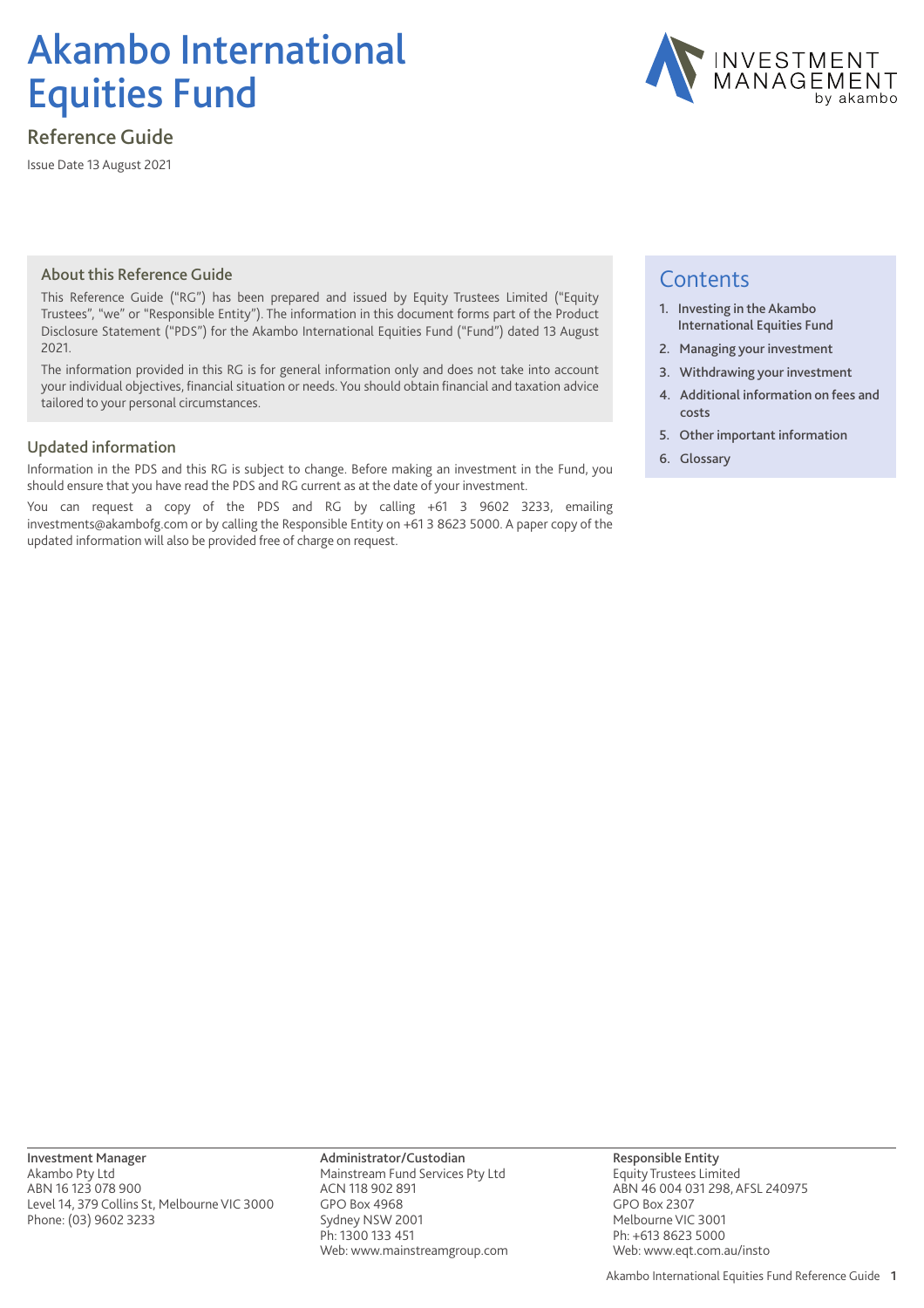## 1. Investing in the Akambo International Equities Fund

## Application cut-off times

If we receive a correctly completed Application Form, identification documents (if applicable) and cleared application money:

- before 2pm on a Business Day and your application for units is accepted, you will generally receive the Application Price calculated for that Business Day; or
- on or after 2pm on a Business Day and your application for units is accepted, you will generally receive the Application Price calculated for the next Business Day.

Please see the PDS for information regarding how to apply.

## Application terms

We will only start processing an application if:

- we consider that you have correctly completed the Application Form;
- you have provided us with the relevant identification documents if required; and
- we have received the application money (in cleared funds) stated in your Application Form.

## 2. Managing your investment

## Authorised signatories

You can appoint a person, partnership or company as your authorised signatory. To do so, please nominate them on the Application Form and have them sign the relevant sections. If a company is appointed, the powers extend to any director and officer of the company. If a partnership is appointed, the powers extend to all partners. Such appointments will only be cancelled or changed once we receive written instructions from you to do so.

Once appointed, your authorised signatory has full access to operate your investment account for and on your behalf. This includes the following:

- making additional investments;
- requesting income distribution instructions be changed;
- withdrawing all or part of your investment;
- changing bank account details; and
- enquiring and obtaining copies of the status of your investment.
- If you do appoint an authorised signatory:
- you are bound by their acts;
- you release, discharge and indemnify us from and against any losses, liabilities, actions, proceedings, claims and demands arising from instructions received from your authorised signatory; and
- you agree that our acting on any instructions received from your authorised signatory shall amount to complete satisfaction of our obligations, even if these instructions were made without your knowledge or authority.

## Reports

Investors will be provided with the following reports:

- application and withdrawal confirmation statements;
- transaction statements; and
- (where applicable), distribution and tax statements.

Annual audited financial accounts are available on Equity Trustees' website.

## 3. Withdrawing your investment

## Withdrawal cut-off times

If we receive a withdrawal request:

- before 2pm on a Business Day and your withdrawal request is accepted, you will generally receive the Withdrawal Price calculated for that Business Day; or
- on or after 2pm on a Business Day and your withdrawal request is accepted, you will generally receive the Withdrawal Price calculated for the next Business Day.

Please see the PDS for information regarding how to request a withdrawal.

## Withdrawal terms

Once we receive your withdrawal request, we may act on your instruction without further enquiry if the instruction bears your account number or investor details and your (apparent) signature(s), or your authorised signatory's (apparent) signature(s).

We may contact you to check your details before processing your withdrawal request but are not obliged to.This may cause a delay in finalising payment of your withdrawal money. No interest is payable for any delay in finalising payment of your withdrawal money.

We are not responsible or liable if you do not receive, or are late in receiving, any withdrawal money that is paid according to your instructions.

When you are withdrawing, you should take note of the following:

- Withdrawals will only be paid to the investor.
- We reserve the right to fully redeem your investment if, as a result of processing your request, your investment balance in the Fund falls below the minimum balance set out in the PDS.
- If we cannot satisfactorily identify you as the withdrawing investor, we may reject your withdrawal request or payment of your withdrawal proceeds will be delayed. We are not responsible for any loss you consequently suffer.
- As an investor who is withdrawing, you agree that any payment made according to instructions received by post, courier, email or fax, shall be a complete satisfaction of our obligations, despite any fact or circumstances such as the payment being made without your knowledge or authority.
- You agree that if the payment is made according to these terms, you, and any person claiming on your behalf, shall have no claim against us with regards to such payment.

## Withdrawal restrictions

Under the Corporations Act, you do not have a right to withdraw from the Fund if the Fund is illiquid. In such circumstances, you will only be able to withdraw your investment if Equity Trustees makes a withdrawal offer in accordance with the Corporations Act. Equity Trustees is not obliged to make such offers.

The Fund will be deemed liquid if at least 80% of its assets are liquid assets (generally cash and marketable securities). In addition, we may at any time suspend consideration of withdrawal requests or defer our obligation to pay withdrawal proceeds if it is not possible, or not in the best interests of investors or former investors for us to do so, due to circumstances outside our control (such as restricted or suspended trading in a Fund asset).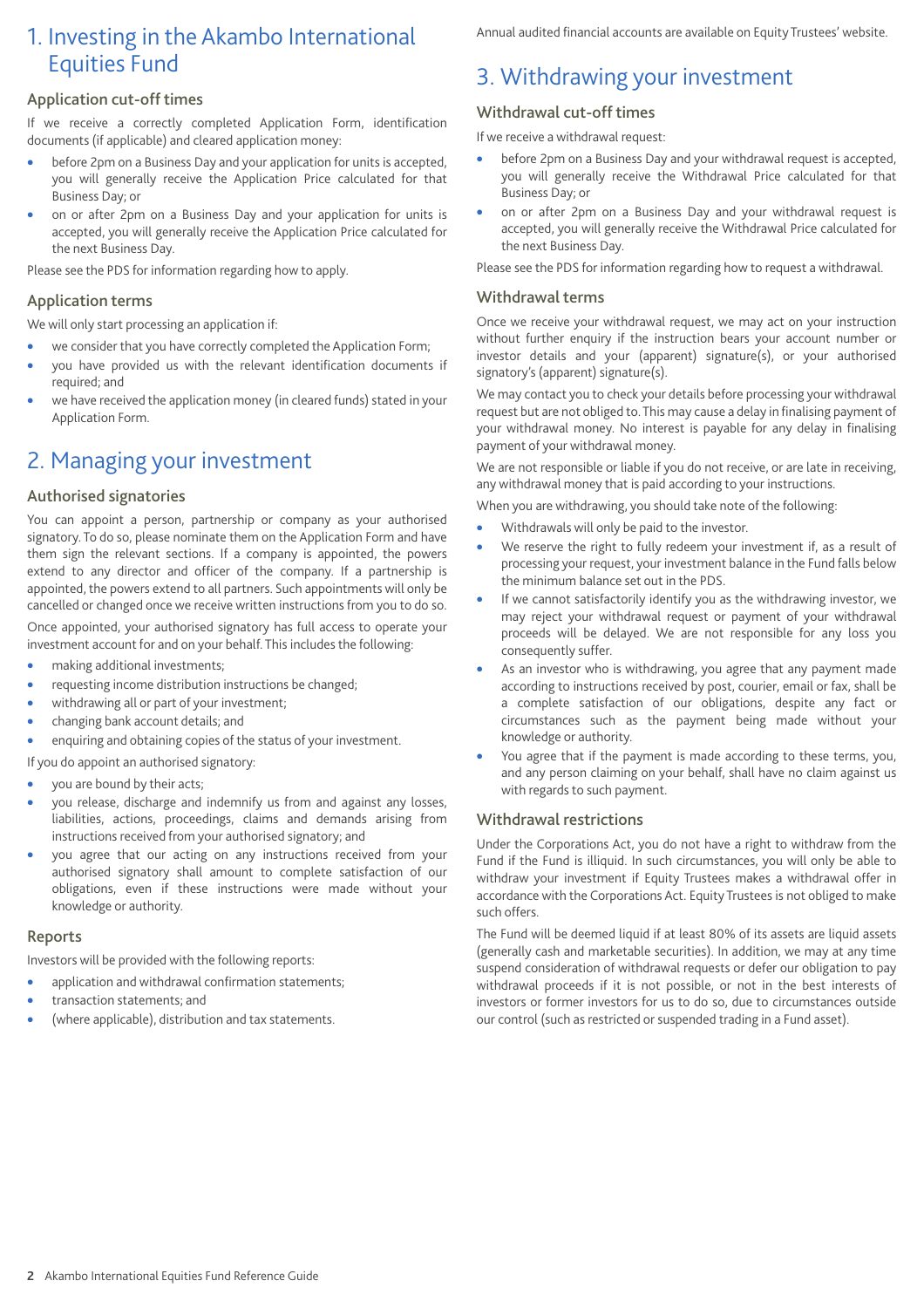## 4. Additional information on fees and costs

## DID YOU KNOW?

Small differences in both investment performance and fees and costs can have a substantial impact on your long-term returns.

For example, total annual fees and costs of 2% of your investment balance rather than 1% could reduce your final return by up to 20% over a 30-year period (for example, reduce it from \$100,000 to \$80,000).

You should consider whether features such as superior investment performance or the provision of better member services justify higher fees and costs.

You may be able to negotiate to pay lower fees. Ask the fund or your financial adviser.

## TO FIND OUT MORE

If you would like to find out more, or see the impact of the fees based on your own circumstances, the Australian Securities and Investments Commission (ASIC) Moneysmart website (www.moneysmart.gov.au) has a managed funds fee calculator to help you check out different fee options.

## Fees and other costs

This section shows fees and other costs that you may be charged. These fees and costs may be deducted from your money, from the returns on your investment or from the assets of the managed investment scheme as a whole.

Taxes are set out in another part of this document. You should read all the information about fees and costs because it is important to understand their impact on your investment.

| Akambo International Equities Fund                                                                         |                                           |                                                                                                                                                                                                                                                                                                                                                                                                   |  |  |
|------------------------------------------------------------------------------------------------------------|-------------------------------------------|---------------------------------------------------------------------------------------------------------------------------------------------------------------------------------------------------------------------------------------------------------------------------------------------------------------------------------------------------------------------------------------------------|--|--|
| Type of fee or cost                                                                                        | Amount                                    | How and when paid                                                                                                                                                                                                                                                                                                                                                                                 |  |  |
| Ongoing annual fees and costs <sup>1</sup>                                                                 |                                           |                                                                                                                                                                                                                                                                                                                                                                                                   |  |  |
| Management fees and costs<br>The fees and costs for managing your investment                               | 0.52% of the NAV of the Fund <sup>2</sup> | The management fees component of<br>management fees and costs are accrued daily and<br>paid from the Fund monthly in arrears and<br>reflected in the unit price. Otherwise, the fees and<br>costs are variable and deducted and reflected in<br>the unit price of the Fund as they are incurred.                                                                                                  |  |  |
|                                                                                                            |                                           | The management fees component of<br>management fees and costs can be negotiated.<br>Please see "Differential fees" in the "Additional<br>Explanation of Fees and Costs" for further<br>information.                                                                                                                                                                                               |  |  |
| Performance fees<br>Amounts deducted from your investment in<br>relation to the performance of the product | 0.28% of the NAV of the Fund <sup>3</sup> | Performance fees at the Fund level are calculated<br>daily and paid annually in arrears from the Fund<br>and reflected in the unit price. Performance fees<br>at the interposed vehicle level are reflected in the<br>value of the Fund's investment in the relevant<br>interposed vehicle, and therefore reflected in the<br>unit price.                                                         |  |  |
| <b>Transaction costs</b><br>The costs incurred by the scheme when buying or<br>selling assets              | 0.00% of the NAV of the Fund <sup>2</sup> | Transaction costs are variable and deducted from<br>the Fund as they are incurred and reflected in the<br>unit price. They are disclosed net of amounts<br>recovered by the buy-sell spread.<br>Any transaction costs at the interposed vehicle<br>level are reflected in the value of the Fund's<br>investment in the relevant interposed vehicle, and<br>therefore reflected in the unit price. |  |  |

| Member activity related fees and costs (fees for services or when your money moves in or out of the scheme)                |                                      |                                                                                                                                                                                                                                                                                                                                                                                    |  |
|----------------------------------------------------------------------------------------------------------------------------|--------------------------------------|------------------------------------------------------------------------------------------------------------------------------------------------------------------------------------------------------------------------------------------------------------------------------------------------------------------------------------------------------------------------------------|--|
| Establishment fee                                                                                                          | Not applicable                       | Not applicable                                                                                                                                                                                                                                                                                                                                                                     |  |
| The fee to open your investment                                                                                            |                                      |                                                                                                                                                                                                                                                                                                                                                                                    |  |
| Contribution fee                                                                                                           | Not applicable                       | Not applicable                                                                                                                                                                                                                                                                                                                                                                     |  |
| The fee on each amount contributed to your<br>investment                                                                   |                                      |                                                                                                                                                                                                                                                                                                                                                                                    |  |
| Buy-sell spread<br>An amount deducted from your investment<br>representing costs incurred in transactions by the<br>scheme | 0.25% upon entry and 0.25% upon exit | These costs are an additional cost to the investor<br>but are incorporated into the unit price and arise<br>when investing application monies and funding<br>withdrawals from the Fund and are not separately<br>charged to the investor. The Buy Spread is paid<br>into the Fund as part of an application and the<br>Sell Spread is left in the Fund as part of a<br>redemption. |  |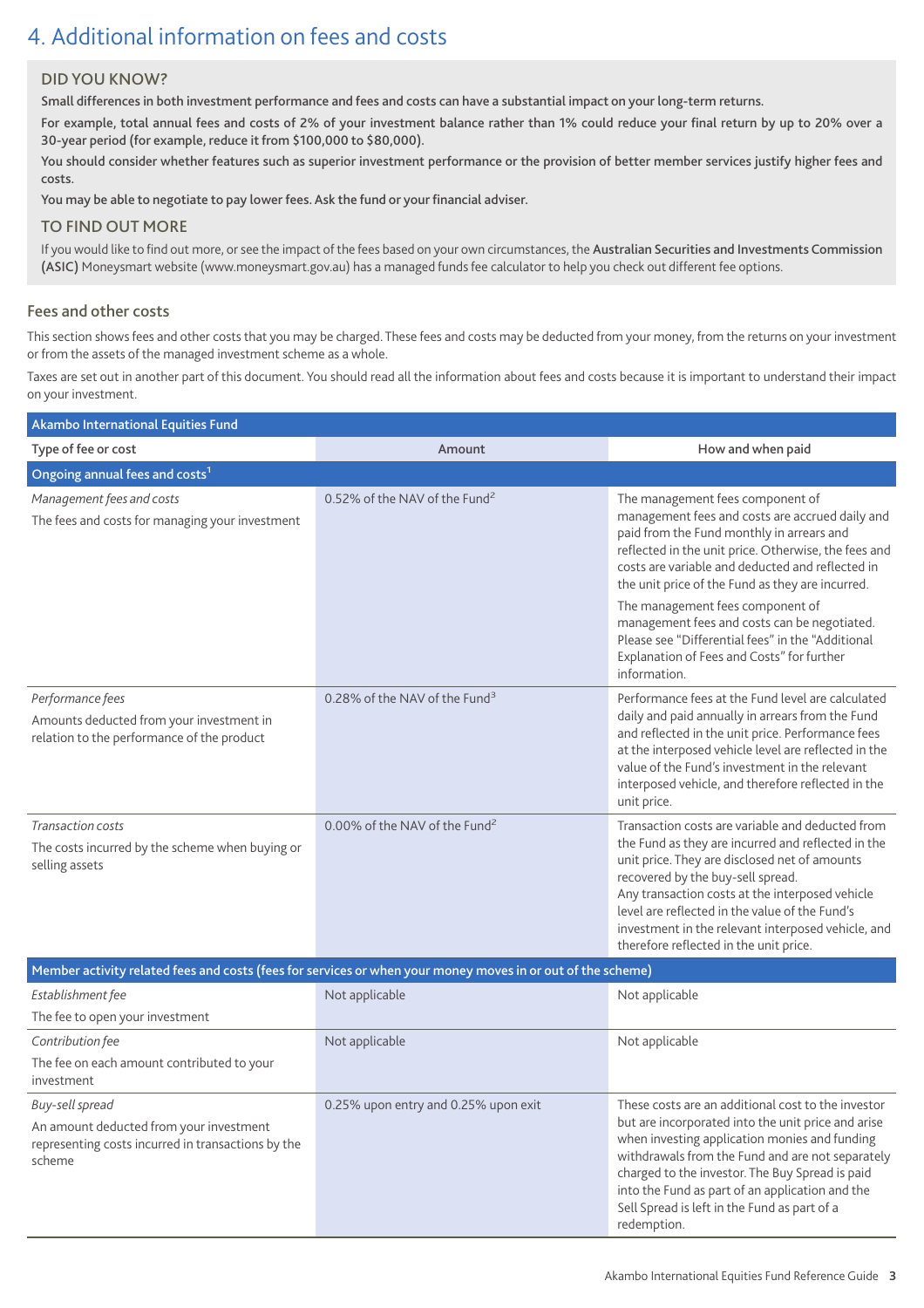| Akambo International Equities Fund                        |                |                   |  |
|-----------------------------------------------------------|----------------|-------------------|--|
| Type of fee or cost                                       | Amount         | How and when paid |  |
| Withdrawal fee                                            | Not applicable | Not applicable    |  |
| The fee on each amount you take out of your<br>investment |                |                   |  |
| <i>Exit fee</i>                                           | Not applicable | Not applicable    |  |
| The fee to close your investment                          |                |                   |  |
| Switching fee                                             | Not applicable | Not applicable    |  |
| The fee for changing investment options                   |                |                   |  |

<sup>1</sup> All fees quoted above are inclusive of Goods and Services Tax (GST) and net of any Reduced Input Tax Credits (RITC). See below for more details as to how the relevant fees and costs are calculated.

<sup>2</sup> The indirect costs component of management fees and costs and transaction costs incorporates estimated amounts with reference to the relevant costs incurred during the current financial year to date, adjusted to reflect a 12-month period. Please see "Additional Explanation of Fees and Costs" below.

<sup>3</sup> This represents the performance fee of the Fund which is payable as an expense of the Fund to the Investment Manager. The performance fee is calculated by reference to a reasonable estimate of the performance fee for the current financial year, adjusted to reflect a 12-month period. See "Performance fees" below for more information.

## Additional Explanation of Fees and Costs

#### Management fees and costs

The management fees and costs include amounts payable for administering and operating the Fund, investing the assets of the Fund, expenses and reimbursements in relation to the Fund and indirect costs if applicable.

Management fees and costs do not include performance fees or transaction costs, which are disclosed separately.

The management fees component of management fees and costs of 0.40% p.a. of the NAV of the Fund is payable to the Responsible Entity of the Fund for managing the assets and overseeing the operations of the Fund. The management fees component is accrued daily and paid from the Fund monthly in arrears and reflected in the unit price. As at the date of the PDS, the management fees component covers certain ordinary expenses such as Responsible Entity fees, investment management fees, custodian fees, and administration and audit fees.

The indirect costs and other expenses component of 0.12% p.a. of the NAV of the Fund may include other ordinary expenses of operating the Fund, as well as management fees and costs (if any) arising from interposed vehicles in or through which the Fund invests. The indirect costs and other expenses component are variable and reflected in the unit price of the Fund as the relevant fees and costs are incurred. They are borne by investors, but they are not paid to the Responsible Entity or Investment Manager. The indirect costs and other expenses component incorporate estimated amounts with reference to the relevant costs incurred during the current financial year to date, adjusted to reflect a 12-month period.

In relation to the costs that have been estimated, they have been estimated based on the actual costs of the interposed vehicles in which the Fund will invest and the estimated Fund investment.

Actual indirect costs for the current and future years may differ. If in future there is an increase to indirect costs disclosed in this PDS, updates will be provided on Equity Trustees' website at www.eqt.com.au/insto where they are not otherwise required to be disclosed to investors under law.

#### Performance fees

Performance fees include amounts that are calculated by reference to the performance of the Fund, as well as the performance of interposed vehicles through which the Fund invests. The performance fees for the Fund are 0.28% of the NAV of the Fund. The performance fee figure that is disclosed in the Fees and Costs Summary is calculated by reference to a reasonable estimate of the performance fee for the current financial year, adjusted to reflect a 12-month period.

In respect of an interposed vehicle that was not in operation for the previous five financial years, the performance fee average is calculated by reference to the number of financial years in which the interposed vehicle was operated.

In relation to the performance fees that have been estimated, they have been estimated on the basis of back testing of the investment strategy and the estimated Fund investment.

Performance fees for the Fund are payable to the Investment Manager where the investment performance of the Fund based on NAV exceeds the higher of the Index Relative Hurdle as measured by the return of the MSCI All Country World Index (Net in AUD) and the Absolute Return Hurdle as measured by the yield of a 10-year Australian Government Bond subject to a High Water Mark. The performance fee is 10% of this outperformance and is accrued daily in the unit price and paid annually.

Please note that the performance fees disclosed in the Fees and Costs Summary is not a forecast as the actual performance fee for the current and future financial years may differ. The Responsible Entity cannot guarantee that performance fees will remain at their previous level or that the performance of the Fund will outperform the Benchmark.

It is not possible to estimate the actual performance fee payable in any given period, as we cannot forecast what the performance of the Fund will be. Information on current performance fees will be updated from time to time and available atwww.eqt.com.au/insto.

#### Performance fee example

The example below is provided for illustrative purposes only and does not represent any actual or prospective performance of the Fund. We do not provide any assurance that the Fund will achieve the performance used in the example and you should not rely on this example in determining whether to invest in the Fund.

The following is an example of the performance fee expense for a 12-month period ending 30 June ("Performance Fee Period") payable on units of the Fund.

#### Assumptions:

- The percentage movement in the MSCI All Country World Index (Net in AUD) relative hurdle from the start of the Performance Fee Period to the end of the Performance Fee Period is 6% which is higher than the alternative hurdle, the absolute return as measured by the yield of a 10-year Australian Government Bond.
- The Fund's investment return after deduction of management fees, but before any performance fee accrual for the Performance Fee Period is 8%.
- There is no negative performance fee amounts for previous Performance Fee Periods to be carried forward.

On the basis of the above assumptions and if the Fund NAV (after deduction of management costs, but excluding any performance fee accrual) attributable to an investor's units was \$50,000, the performance fee expense in respect of those units would be approximately \$100 (8% Fund net return less 6% Benchmark return = 2% outperformance x 10%).

Please note that the 'investment return' specified in this example:

- is only an example to assist investors to understand the effect of the performance fee expense on the investment return of the Fund; and
- is not a forecast of the expected investment return for the Fund.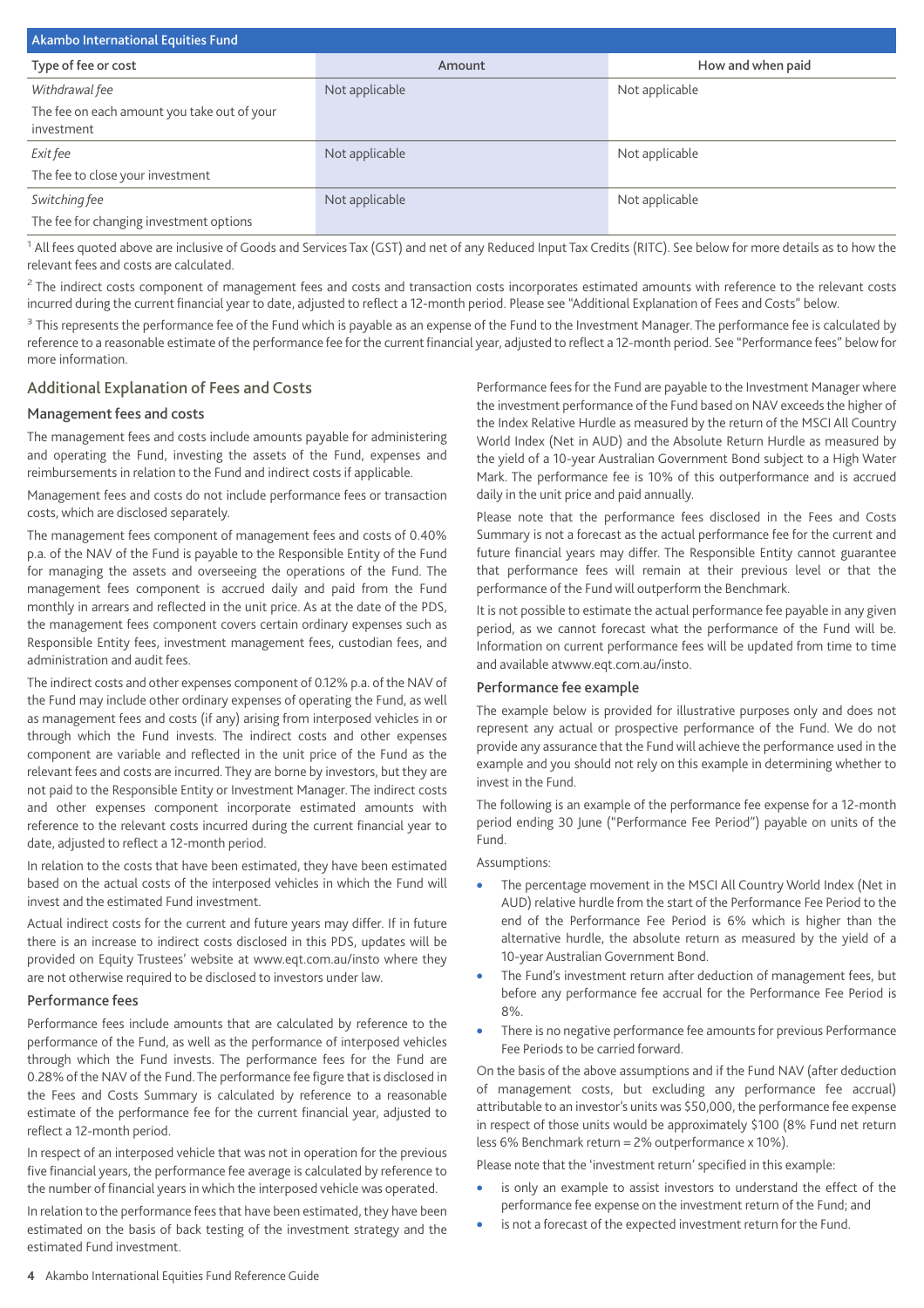#### Transaction costs

In managing the assets of the Fund, the Fund may incur transaction costs such as brokerage, buy-sell spreads in respect of the underlying investments of the Fund, settlement costs, clearing costs and applicable stamp duty when assets are bought and sold. Transaction costs also include costs incurred by interposed vehicles in which the Fund invests (if any), that would have been transaction costs if they had been incurred by the Fund itself. Transaction costs are an additional cost to the investor where they are not recovered by the Buy/Sell Spread, and are generally incurred when the assets of the Fund are changed in connection with day-to-day trading or when there are applications or withdrawals which cause net cash flows into or out of the Fund.

The Buy/Sell Spread that is disclosed in the Fees and Costs Summary is a reasonable estimate of transaction costs that the Fund will incur when buying or selling assets of the Fund. These costs are an additional cost to the investor but are incorporated into the unit price and arise when investing application monies and funding withdrawals from the Fund and are not separately charged to the investor. The Buy Spread is paid into the Fund as part of an application and the Sell Spread is left in the Fund as part of a redemption and not paid to Equity Trustees or the Investment Manager. The estimated Buy/Sell Spread is 0.25% upon entry and 0.25% upon exit. The dollar value of these costs based on an application or a withdrawal of \$20,000 is \$50 for each individual transaction. The Buy/Sell Spread can be altered by the Responsible Entity at any time and www.eqt.com.au/insto will be updated as soon as practicable to reflect any change. The Responsible Entity may also waive the Buy/Sell Spread in part or in full at its discretion. The transaction costs figure in the Fees and Costs Summary is shown net of any amount recovered by the Buy/Sell Spread charged by the Responsible Entity.

Transaction costs generally arise through the day-to-day trading of the Fund's assets and are reflected in the Fund's unit price as an additional cost to the investor, as and when they are incurred.

The gross transaction costs for the Fund are 0.22% p.a. of the NAV of the Fund, which incorporates estimated amounts with reference to the relevant costs incurred during the current financial year to date, adjusted to reflect a 12-month period.

In relation to the costs that have been estimated, they have been estimated on the basis of quotes obtained from vendors.

However, actual transaction costs for future years may differ.

#### Can the fees change?

Yes, all fees can change without investor consent, subject to the maximum fee amounts specified in the Constitution. The current maximum management fee to which Equity Trustees is entitled is 2.00% of the GAV of the Fund. However, Equity Trustees does not intend to charge that amount and will generally provide investors with at least 30 days' notice of any proposed increase to the management fees component of management fees and costs. In most circumstances, the Constitution defines the maximum level that can be charged for fees described in this PDS. Equity Trustees also has the right to recover all reasonable expenses incurred in relation to the proper performance of its duties in managing the Fund and as such these expenses may increase or decrease accordingly, without notice.

#### Payments to IDPS Operators

Subject to the law, annual payments may be made to some IDPS Operators because they offer the Fund on their investment menus. Product access is paid by the Investment Manager out of its investment management fee and is not an additional cost to the investor.

#### Differential fees

The Investment Manager may from time to time negotiate a different fee arrangement (by way of a rebate or waiver of fees) with certain investors who are Australian Wholesale Clients. Please contact the Investment Manager on +613 9602 3233 for further information.

## Taxation

Please refer to Section 7 of the Product Disclosure Statement and Section 5 of this Reference Guide for further information on taxation.

## 5. Other important information

#### Taxation

The following information summarises some of the Australian taxation issues you may wish to consider before making an investment in the Fund and assumes that you hold your investment in the Fund on capital account and are not considered to be carrying on a business of investing, trading in investments or investing for the purpose of profit making by sale. The information should be used as a guide only and does not constitute professional tax advice as individual circumstances may differ.

A number of tax reform measures are currently under review by the Australian Government. These reforms may impact on the tax position of the Fund and its investors. Accordingly, it is recommended that investors seek their own professional advice, specific to their own circumstances, of the taxation implications of investing in the Fund.

#### *General*

The Fund is an Australian resident trust for Australian tax purposes. Therefore, the Fund is required to determine its net income (taxable income) for the year of income. On the basis that investors are presently entitled (which is the intention of Equity Trustees) to the net income of the Fund (including net taxable capital gains) or will be attributed their share of assessable income, exempt income, non-assessable non-exempt income and tax offsets (i.e. credits) of the Fund and the Fund is not a public trading trust, the Fund should be treated as a flow-through trust for tax purposes. This means that investors should be taxed on their share of the Fund's net taxable income or the amount attributed to them, and the Fund should not be subject to Australian income tax.

In the case where the Fund makes a loss for Australian tax purposes, the Fund cannot distribute the tax loss to investors. However, the tax loss may be carried forward by the Fund for offset against taxable income of the Fund in subsequent years, subject to the operation of the trust loss rules.

#### *Attribution Managed InvestmentTrust ("AMIT") – core rules*

The Fund may qualify as an eligible Attribution Managed Investment Trust (AMIT), and if so, intends to elect into the AMIT regime. The AMIT legislation applies an attribution model whereby Equity Trustees as the Responsible Entity of the Fund attributes amounts of trust components of a particular character to investors on a fair and reasonable basis consistent with the operation of the Fund's Constitution, which includes provisions in relation to AMIT. Under the AMIT rules, the following will apply:

Fair and reasonable attribution: Each year, the Fund's determined trust components of assessable income, exempt income, non-assessable non-exempt income and tax offsets (i.e. credits) will be allocated to investors on a "fair and reasonable" attribution basis, rather than being allocated proportionally based on each investor's present entitlement to the income of the Fund.

Unders or overs adjustments: Where the Fund's determined trust components for a year are revised in a subsequent year (e.g. due to actual amounts differing to the estimates of income, gains / losses or expenses), then unders and overs may arise. Unders and overs will generally be carried forward and adjusted in the year of discovery.

Cost base adjustments: Where the distribution made is less than (or more than) certain components attributed to investors, then the cost base of an investor's units may be increased (or decreased). Details of cost base adjustments will be included on an investor's annual tax statement, referred to as an AMIT Member Annual Statement ("AMMA").

Large withdrawals: In certain circumstances, gains may be attributed to a specific investor, for example, gains on disposal of assets to fund a large withdrawal being attributed to the redeeming investor.

Penalties: In certain circumstances (e.g. failure to comply with certain AMIT rules), specific penalties may be imposed.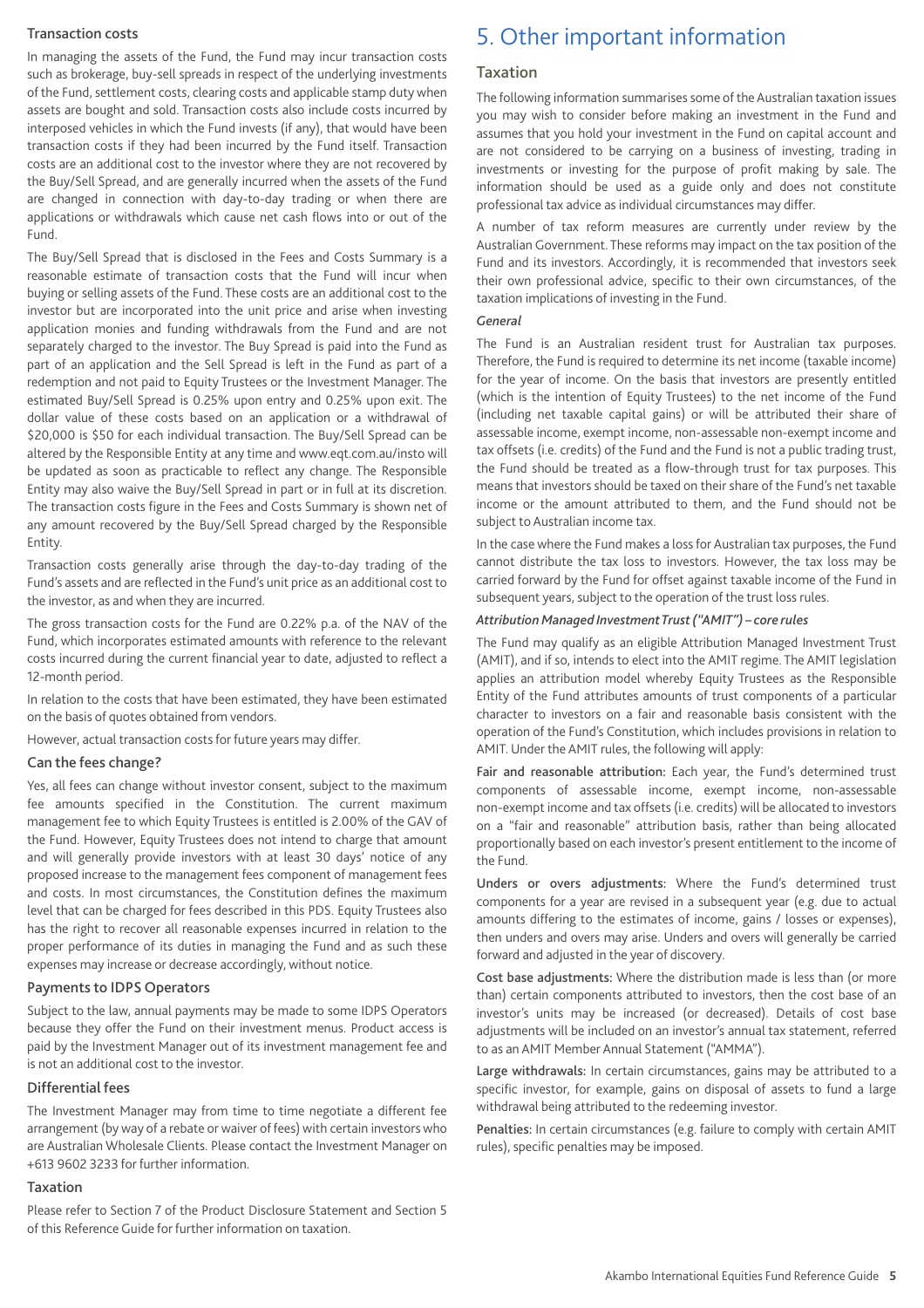The new rules are intended to reduce complexity, increase certainty and reduce compliance costs for managed investment trusts and their investors. Where the Fund does not elect into the AMIT regime, or has made the election but the election is not effective for the income year (e.g. the Fund does not satisfy the requirements to be a managed investment trust for the income year), the Tax Law applicable to non-AMITs should be relevant. In particular, the Fund should not generally pay tax on behalf of its investors and instead, investors should be assessed for tax on any income and capital gains generated by the Fund to which they become presently entitled.

## *DeemedCapitalGainsTax ("CGT") Election*

Eligible managed investment trusts ("MITs") may make an election to apply a deemed capital account treatment for gains and losses on disposal of certain eligible investments (including equities and units in other trusts but excluding derivatives, debt securities and foreign exchange contracts). Where the election is made the Fund should hold its eligible investments on capital account and gains/(losses) from the disposal of eligible investments should be treated as capital gains/(losses). Capital gains arising on the disposal of eligible investments held for 12 months or greater may be eligible to be treated as discount capital gains.

Where the CGT election is not made, the Fund should hold its eligible investments on revenue account and gains/(losses) from the disposal of eligible investments should be treated as revenue gains or losses.

#### *Controlled ForeignCompany ("CFC") Provisions*

There are certain tax rules (i.e. the CFC provisions) which may result in assessable income arising in the Fund in relation to investments in foreign equities, where certain control thresholds are met. If such interests were to be held at the end of the income year, the taxable income of the Fund may include a share of net income and gains (i.e. CFC attributable income) from such investments.

#### *Taxation of Financial Arrangements ("TOFA")*

The TOFA rules may apply to certain "financial arrangements" held by the Fund. In broad terms, the TOFA regime seeks to recognise "sufficiently certain" returns on certain financial arrangements on an accruals basis for tax purposes rather than on a realisation basis. Where returns from derivative instruments are not "sufficiently certain" they will continue to be recognised on a realisation basis, unless specific tax timing elections are made.

#### *Taxation Reform*

The tax information included in this PDS is based on the taxation legislation and administrative practice as at the issue date of this PDS, together with proposed changes to the taxation legislation as announced by the Government. However, the Australian tax system is in a continuing state of reform, and based on the Government's reform agenda, it is likely to escalate rather than diminish. Any reform of a tax system creates uncertainty as to the full extent of announced reforms, or uncertainty as to the meaning of new law that is enacted pending interpretation through the judicial process.These reforms may impact on the tax position of the Fund and its investors. Accordingly, it will be necessary to closely monitor the progress of these reforms, and investors should seek their own professional advice, specific to their own circumstances, of the taxation implications of investing in the Fund.

#### *Tax File Number ("TFN") and Australian Business Number ("ABN")*

It is not compulsory for an investor to quote their TFN or ABN. If an investor is making this investment in the course of a business or enterprise, the investor may quote an ABN instead of a TFN. Failure by an investor to quote an ABN or TFN or claim an exemption may cause the Responsible Entity to withhold tax at the top marginal rate, plus the Medicare Levy, on gross payments including distributions or attribution of income to the investor.The investor may be able to claim a credit in their tax return for any TFN or ABN tax withheld. Collection of TFNs is permitted under taxation and privacy legislation.

By quoting their TFN or ABN, the investor authorises Equity Trustees to apply it in respect of all the investor's investments with Equity Trustees. If the investor does not want to quote their TFN or ABN for some investments, Equity Trustees should be advised.

#### *GST*

The Fund is registered for GST. The issue or withdrawal of units in the Fund and receipt of distributions are not subject to GST.

The Fund may be required to pay GST included in management and other fees, charges, costs and expenses incurred by the Fund. However, to the extent permissible, the Responsible Entity will claim on behalf of the Fund a proportion of this GST as a reduced input tax credit. Unless otherwise stated, fees and charges quoted in this PDS are inclusive of GST and take into account any available reduced input tax credits. The Fund may be entitled to as yet undetermined additional input tax credits on the fees, charges or costs incurred. If the Responsible Entity is unable to claim input tax credits on behalf of the Fund, the Responsible Entity retains the ability to recover the entire GST component of all fees and charges.

The impact of GST payments and credits will be reflected in the unit price of the Fund. Investors should seek professional advice with respect to the GST consequences arising from their unit holding.

#### *AustralianTaxation of Australian Resident Investors*

#### *Distributions*

For each year of income, each Australian resident investor will be required to include within their own tax calculations and tax return filings the assessable income, exempt income, non-assessable non-exempt income and tax offsets (i.e. credits) of the Fund attributed to them by Equity Trustees as the Responsible Entity of the Fund.

The tax consequences for investors in the Fund depends on the tax components of assessable income, exempt income, non-assessable non-exempt income and tax offsets (i.e. credits) of the Fund attributed to them.

Investors will receive an Annual Tax Statement (or an "AMMA" for an AMIT) detailing all relevant taxation information concerning attributed amounts and cash distributions, including any Foreign Income Tax Offset ("FITO") and franking credit entitlements, returns of capital, assessable income, and any upwards or downwards cost base adjustment in the capital gains tax cost base of their units in the Fund (in the case of an AMIT).

An investor may receive their share of attributed tax components of the Fund or net income in respect of distributions made during the year or where they have made a large withdrawal from the Fund, in which case their withdrawal proceeds may include their share of net income or attributed tax components of assessable income, exempt income, non-assessable non-exempt income and tax offsets (i.e. credits). In addition, because Australian investors can move into and out of the Fund at different points in time, there is the risk that taxation liabilities in respect of gains that have benefited past investors may have to be met by subsequent investors.

#### *Foreign Income*

The Fund may derive foreign source income that is subject to tax overseas, for example withholding tax. Australian resident investors should include their share of both the foreign income and the amount of the foreign tax withheld in their assessable income. In such circumstances, investors may be entitled to a FITO for the foreign tax paid, against the Australian tax payable on the foreign source income. To the extent the investors do not have sufficient overall foreign source income to utilise all of the FITOs relevant to a particular year of income, the excess FITOs cannot be carried forward to a future income year.

#### *Disposal of Units by Australian Resident Investors*

If an Australian resident investor transfers or redeems their units in the Fund, this may constitute a disposal for tax purposes depending on their specific circumstances.

Where an investor holds their units in the Fund on capital account, a capital gain or loss may arise on disposal and each investor should calculate their capital gain or loss according to their own particular facts and circumstances. As noted above, proceeds on disposal may include a component of distributable income. In calculating the taxable amount of a capital gain, a discount of 50% for individuals and trusts or 33 & 1/3% for complying Australian superannuation funds may be allowed where the units in the Fund have been held for 12 months or more. No CGT discount is available to corporate investors.

Any capital losses arising from the disposal of the investment may be used to offset other capital gains the investor may have derived. Net capital losses may be carried forward for offset against capital gains of subsequent years but may not be offset against ordinary income.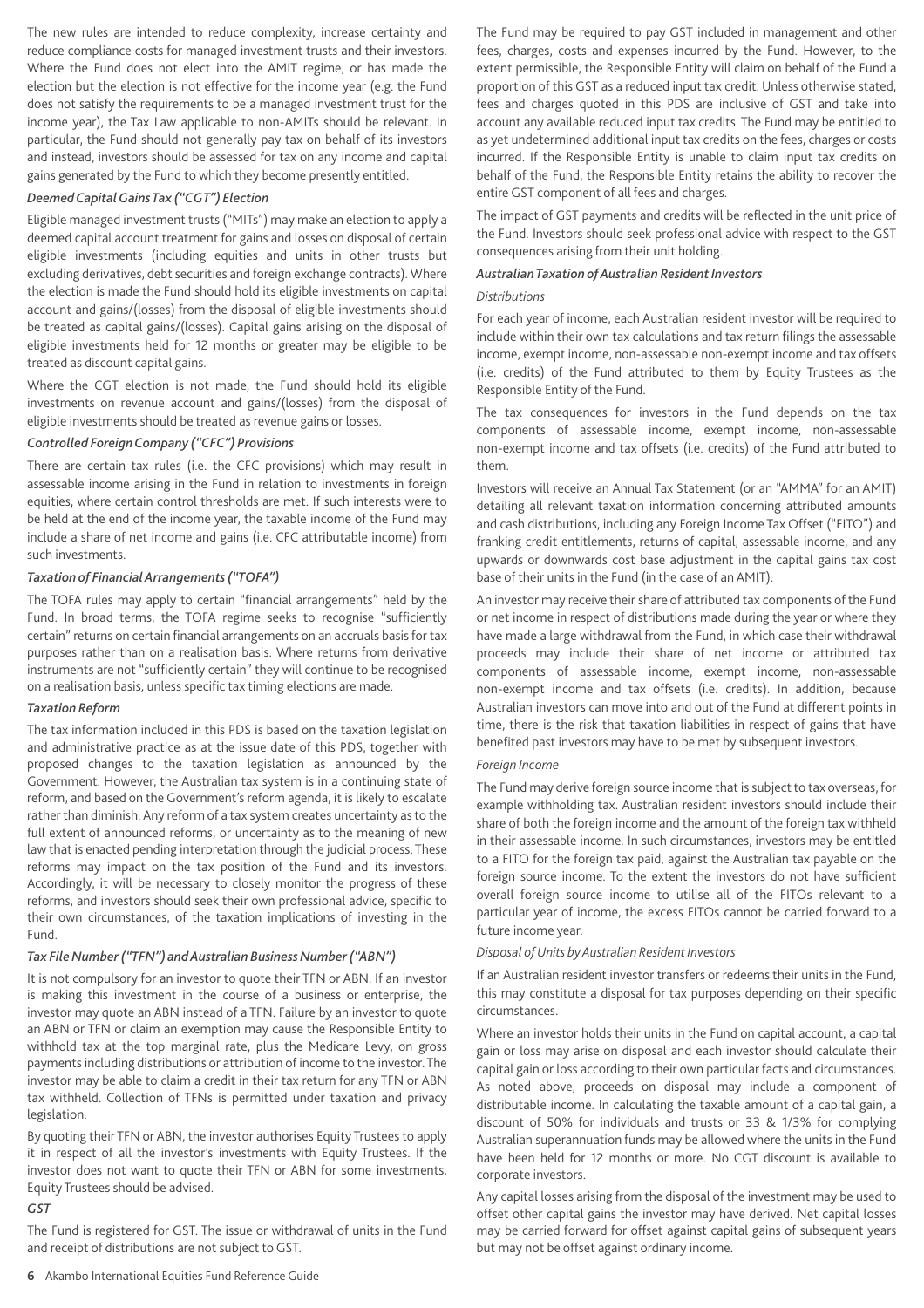The discount capital gains concession may be denied in certain circumstances where an investor (together with associates) holds 10% or more of the issued units of the Fund, the Fund has less than 300 beneficiaries and other requirements are met. Investors who together with associates are likely to hold more than 10% of the units in the Fund should seek advice on this issue.

#### *AustralianTaxation of Non-Resident Investors*

#### *Tax on Income*

The Fund expects to derive income which may be subject to Australian withholding tax when attributed by Equity Trustees as the Responsible Entity of the Fund to non-resident investors.

Australian withholding tax may be withheld from distributions of Australian source income and gains attributed to a non-resident investor. The various components of the net income of the Fund which may be regarded as having an Australian source include Australian sourced interest, Australian sourced other gains, Australian sourced dividends and CGT taxable Australian property.

We recommend that non-resident investors seek independent tax advice before investing, taking into account their particular circumstances and the provisions of any relevant Double Taxation Agreement/Exchange of Information Agreement ("EOI") between Australia and their country of residence.

#### *Disposal of Units by Non-Resident Investors*

Based on the Fund's investment profile, generally non-resident investors holding their units on capital account should not be subject to Australian CGT on the disposal of units in the Fund unless the units were capital assets held by the investor in carrying on a business through a permanent establishment in Australia. Australian tax may apply in certain circumstances if the non-resident holds their units on revenue account. CGT may also apply in some cases where the Fund has a direct or indirect interest in Australian real property. We recommend that non-resident investors seek independent tax advice in relation to the tax consequences of the disposal of their units.

#### Your privacy

The Australian Privacy Principles contained in the Privacy Act 1988 (Cth) ("Privacy Act") regulate the way in which we collect, use, disclose, and otherwise handle your personal information. Equity Trustees is committed to respecting and protecting the privacy of your personal information, and our Privacy Policy details how we do this.

It is important to be aware that, in order to provide our products and services to you, Equity Trustees may need to collect personal information about you and any other individuals associated with the product or service offering. In addition to practical reasons, this is necessary to ensure compliance with our legal and regulatory obligations (including under the Corporations Act, the AML/CTF Act and taxation legislation). If you do not provide the information requested, we may not be able to process your application, administer, manage, invest, pay or transfer your investment(s).

You must therefore ensure that any personal information you provide to Equity Trustees is true and correct in every detail. If any of this personal information (including your contact details) changes, you must promptly advise us of the changes in writing. While we will generally collect your personal information from you, your broker or adviser or the Investment Manager and Administrator directly, we may also obtain or confirm information about you from publicly available sources in order to meet regulatory obligations.

In terms of how we deal with your personal information, Equity Trustees will use it for the purpose of providing you with our products and services and complying with our regulatory obligations. Equity Trustees may also disclose it to other members of our corporate group, or to third parties who we work with or engage for these same purposes. Such third parties may be situated in Australia or offshore, however we take reasonable steps to ensure that they will comply with the Privacy Act when collecting, using or handling your personal information.

The types of third parties that we may disclose your information to include, but are not limited to:

• stockbrokers, financial advisers or adviser dealer groups, their service providers and/or any joint holder of an investment;

- those providing services for administering or managing the Fund, including the Investment Manager, Custodian and Administrator, auditors, or those that provide mailing or printing services;
- our other service providers;
- regulatory bodies such as ASIC, ATO, APRA and AUSTRAC; and
- other third parties who you have consented to us disclosing your information to, or to whom we are required or permitted by law to disclose information to.

Equity Trustees or the Investment Manager may from time to time provide you with direct marketing and/or educational material about products and services they believe may be of interest to you. You have the right to "opt out" of such communications by contacting us using the contact details below.

In addition to the above information, Equity Trustees' Privacy Policy contains further information about how we handle your personal information, and how you can access information held about you, seek a correction to that information, or make a privacy-related complaint.

Full details of Equity Trustees' Privacy Policy are available at www.eqt.com.au. You can also request a copy by contacting Equity Trustees' Privacy Officer on +61 3 8623 5000 or by email to privacy@eqt.com.au.

## The Constitution

The Fund is governed by a constitution that sets out the Fund's operation (the "Constitution"). The Constitution, together with the Fund's PDS, the Corporations Act and other laws, regulate our legal relationship with investors in the Fund. If you invest in the Fund, you agree to be bound by the terms of the Fund's PDS and the Fund's Constitution. You can request a copy of the Constitution free of charge from Equity Trustees. Please read these documents carefully before investing in the Fund.

We may amend the Constitution from time to time in accordance with the provisions in the Constitution and the Corporations Act.

## Anti-Money Laundering and Counter Terrorism Financing ("AML/CTF")

Australia's AML/CTF laws require Equity Trustees to adopt and maintain a written AML/CTF Program. A fundamental part of the AML/CTF Program is that Equity Trustees must hold up-to-date information about investors (including beneficial owner information) in the Fund.

To meet this legal requirement, we need to collect certain identification information (including beneficial owner information) and documentation ("KYC Documents") from new investors. Existing investors may also be asked to provide KYC Documents as part of an ongoing customer due diligence/verification process to comply with AML/CTF laws. If applicants or investors do not provide the applicable KYC Documents when requested, Equity Trustees may be unable to process an application, or may be unable to provide products or services to existing investors until such time as the information is provided.

In order to comply with AML/CTF Laws, Equity Trustees may also disclose information including your personal information that it holds about the applicant, an investor, or any beneficial owner, to its related bodies corporate or service providers, or relevant regulators of AML/CTF Laws (whether inside or outside Australia). Equity Trustees may be prohibited by law from informing applicants or investors that such reporting has occurred.

Equity Trustees shall not be liable to applicants or investors for any loss you may suffer because of compliance with the AML/CTF laws.

#### Indirect Investors

You may be able to invest indirectly in the Fund via an IDPS by directing the IDPS Operator to acquire units on your behalf. If you do so, you will need to complete the relevant forms provided by the IDPS Operator and not the Application Form accompanying the PDS. This will mean that you are an Indirect Investor in the Fund and not an investor or member of the Fund. Indirect Investors do not acquire the rights of an investor as such rights are acquired by the IDPS Operator who may exercise, or decline to exercise, these rights on your behalf.